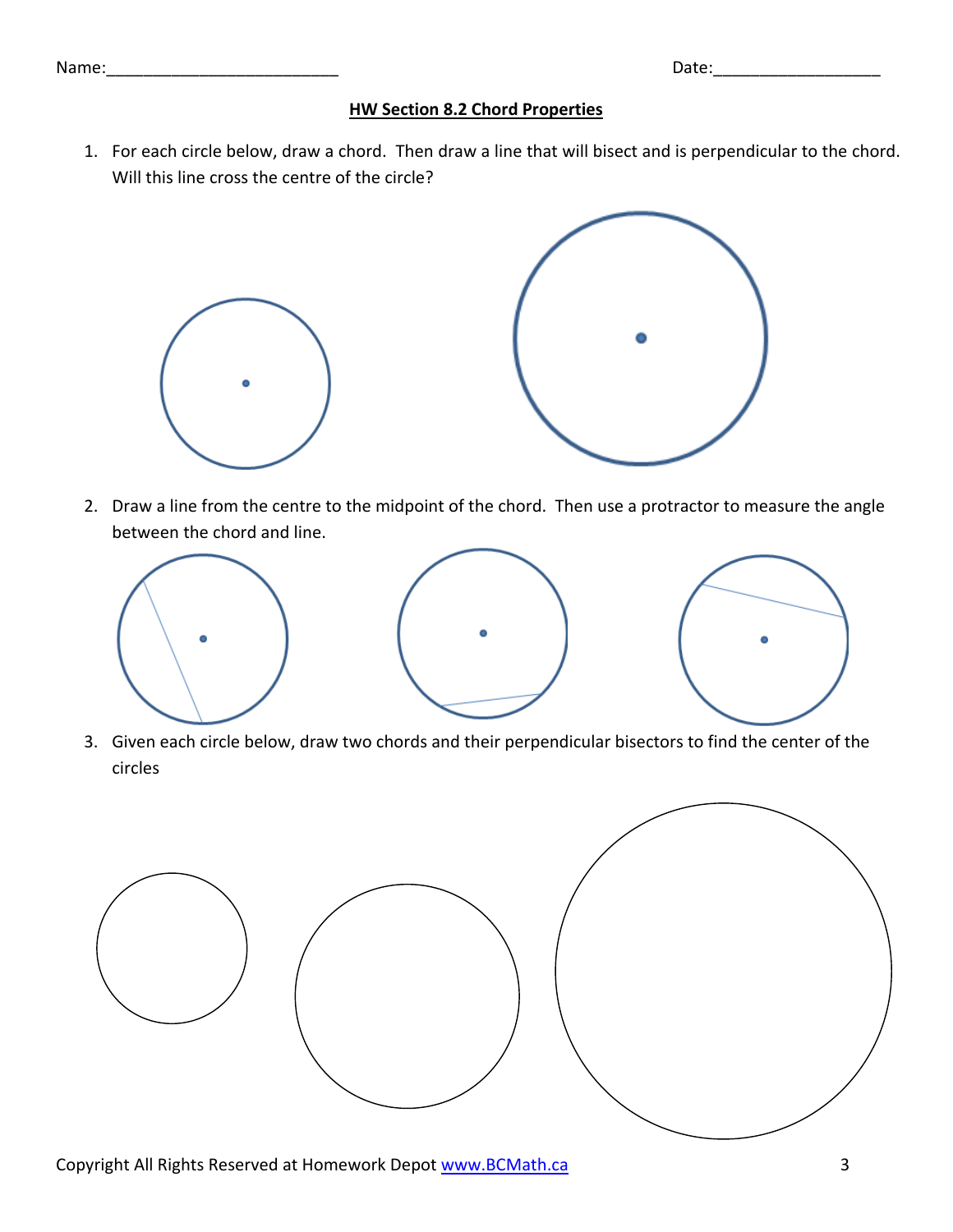4. Solve for the missing lengths in each diagram: